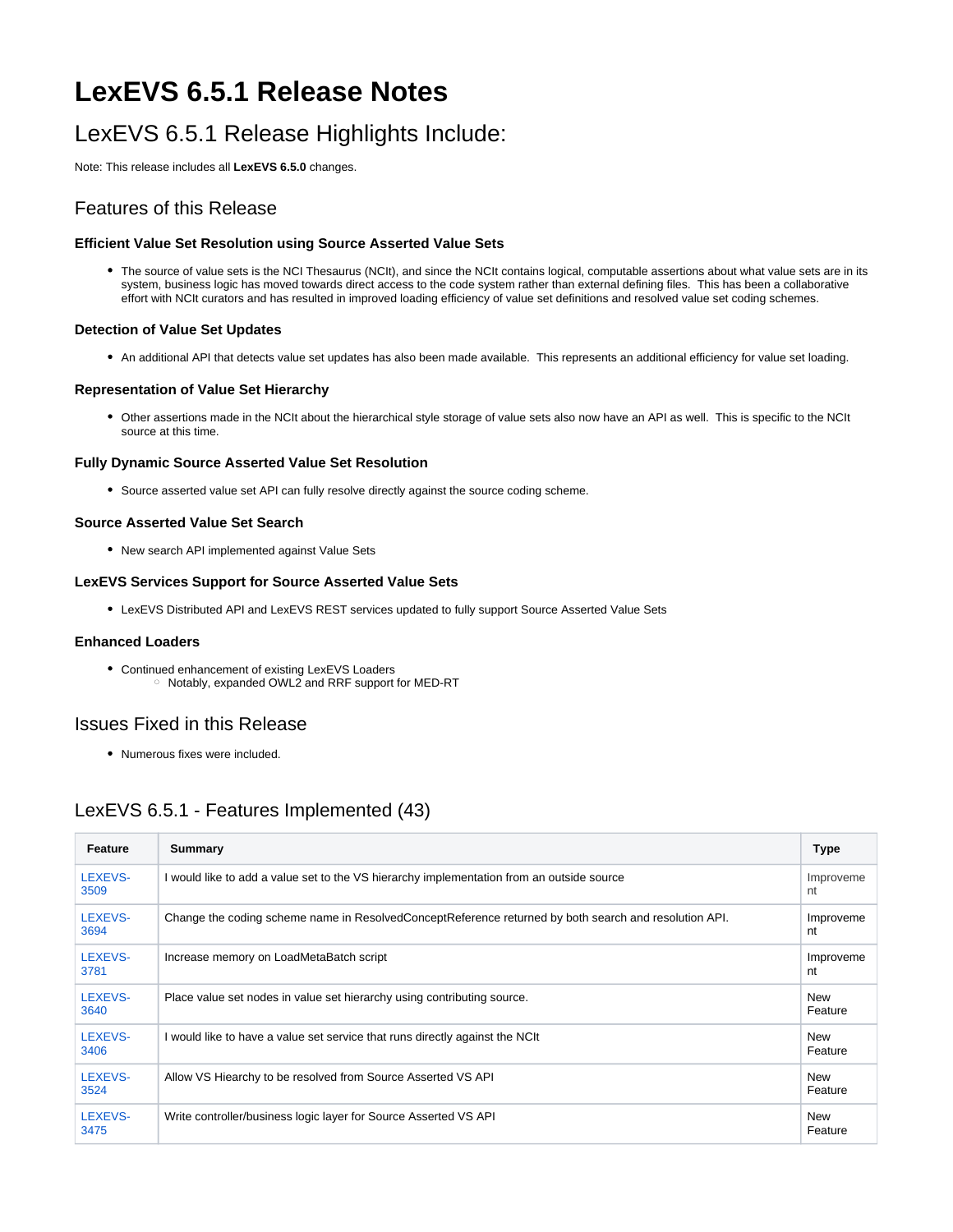| LEXEVS-<br>3476 | Implement Source Asserted Value Set API                                                                                                  | <b>New</b><br>Feature |
|-----------------|------------------------------------------------------------------------------------------------------------------------------------------|-----------------------|
| LEXEVS-<br>3540 | Implement Resolved Value Set Style API for Asserted Value Sets                                                                           | <b>New</b><br>Feature |
| LEXEVS-<br>3545 | Update the Resolved Value Set API to include access to Asserted Value Sets                                                               | <b>New</b><br>Feature |
| LEXEVS-<br>3565 | Update and Verify Asserted Value Set Service API for Remote API                                                                          | New<br>Feature        |
| LEXEVS-<br>3564 | Update and Verify Asserted Value Set Search Service for Remote API                                                                       | New<br>Feature        |
| LEXEVS-<br>3639 | Change the URI in ResolvedConceptReference returned by Value Set Search and Resolution methods.                                          | New<br>Feature        |
| LEXEVS-<br>3642 | Support search against a specific value set or any collection of value sets.                                                             | New<br>Feature        |
| LEXEVS-<br>3301 | I would like LexEVSTreeItem attributes to be made public or publicly accessible                                                          | New<br>Feature        |
| LEXEVS-<br>2961 | VS Workflow: Remove Dependency on value set definition files for NCIt defined Value Sets                                                 | New<br>Feature        |
| LEXEVS-<br>2962 | VS Workflow: Generate all NCIt sourced resolved value set coding schemes from NCIt source in LexEVS                                      | <b>New</b><br>Feature |
| LEXEVS-<br>3058 | Value Set: Value Set Hierarchy will be defined from that in the NCIt and returned in a performant manner                                 | New<br>Feature        |
| LEXEVS-<br>2967 | Value Set - (Browser) Efficient search by code or name - query for value set that this concept matches                                   | <b>New</b><br>Feature |
| LEXEVS-<br>2966 | Value Set - (Browser) Efficient retrieval VS definition metadata resolution calls. Faster queries against the definitions<br>themselves. | <b>New</b><br>Feature |
| LEXEVS-<br>3170 | Provide ability to add Non-NCIt value sets to asserted vs hierarchy                                                                      | New<br>Feature        |
| LEXEVS-<br>3057 | Value Set - Definition for LexEVS Value Set Definition Asserted Source Task                                                              | New<br>Feature        |
| LEXEVS-<br>3074 | Value Set: Create User Defined property name parameter for Concept Domain                                                                | New<br>Feature        |
| LEXEVS-<br>3063 | Implement Value Set Tree Integration for Browser API                                                                                     | New<br>Feature        |
| LEXEVS-<br>3165 | Implement simpler approach to resolving a list of all value sets                                                                         | New<br>Feature        |
| LEXEVS-<br>3203 | Value Set - Update Resolved Value Set Query Mechanism for Optimized Search                                                               | New<br>Feature        |
| LEXEVS-<br>3220 | Determine if a NCIt Asserted Value Set has changed                                                                                       | New<br>Feature        |
| LEXEVS-<br>3494 | Follow up code cleanup test expansion for Asserted Value Set Indexing                                                                    | <b>New</b><br>Feature |
| LEXEVS-<br>3474 | I would like an index access layer to be written for the source asserted value set search                                                | New<br>Feature        |
| LEXEVS-<br>3339 | Modularize the full system test to allow individual modules to be run                                                                    | New<br>Feature        |
| LEXEVS-<br>3473 | I would like an Index creation layer to be written for Source Asserted Value Sets                                                        | New<br>Feature        |
| LEXEVS-<br>3477 | Create Full Unit test suite for the API                                                                                                  | New<br>Feature        |
| LEXEVS-<br>3547 | Create and support a value set iterator that pages from the data base                                                                    | New<br>Feature        |
| LEXEVS-<br>3603 | Iterators for Assserted Value Sets need to be adjusted for RMI                                                                           | New<br>Feature        |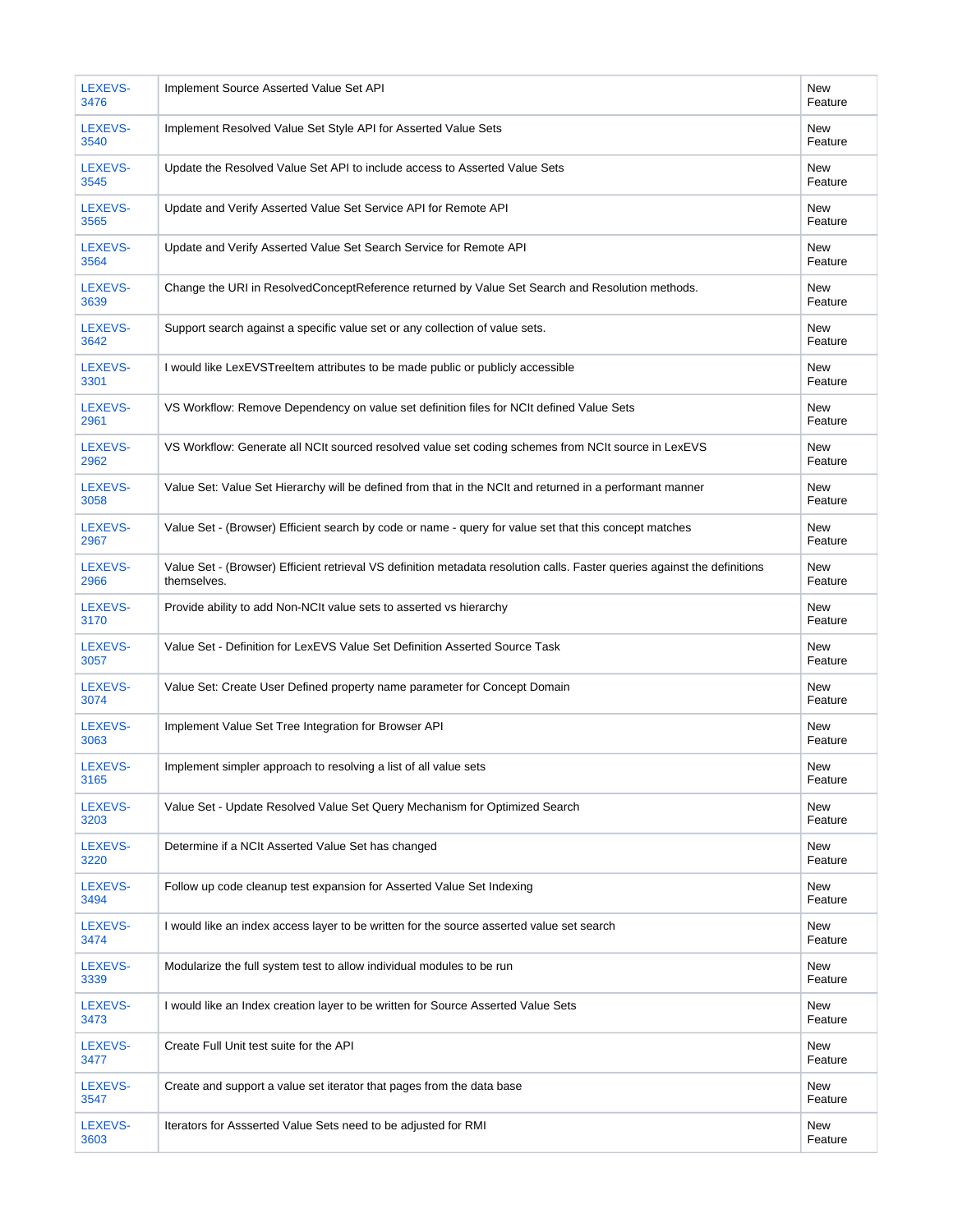| LEXEVS-<br>3617 | Update AssertedValueSet Search Extension to work with RMI                     | <b>New</b><br>Feature |
|-----------------|-------------------------------------------------------------------------------|-----------------------|
| LEXEVS-<br>3518 | I would like to include external value sets in NCIt asserted value set index  | <b>New</b><br>Feature |
| LEXEVS-<br>3517 | I would like to include Neoplasm Tree value set entities in asserted VS index | <b>New</b><br>Feature |
| LEXEVS-<br>3135 | Default page for lexevsapi6 needs to be updated                               | Improveme<br>nt       |
| LEXEVS-<br>3749 | Update lexgrid.org to be local                                                | Improveme<br>nt       |
| LEXEVS-<br>3789 | Services don't start up when asserted value sets are not present.             | Improveme<br>nt       |
| LEXEVS-<br>3587 | Update Lexevs value set loader to work for CTS2 in memory tests               | Improveme<br>nt       |
| LEXEVS-<br>3655 | Update to support CTS2 asserted resolved value set read                       | Improveme<br>nt       |
| LEXEVS-<br>3739 | Add ability to determine if Asserted Value Sets exist before requesting them  | Improveme<br>nt       |

# LexEVS 6.5.1 - Defects Fixed (29)

| <b>Defect</b>   | Summary                                                                                    | <b>Type</b> |
|-----------------|--------------------------------------------------------------------------------------------|-------------|
| LEXEVS-<br>3755 | LoadUmIsBatch fails to load MED-RT                                                         | <b>Bug</b>  |
| LEXEVS-<br>3748 | Unable to retrieve correct namespace of target entities in a mapping coding scheme.        | <b>Bug</b>  |
| LEXEVS-<br>3741 | Core.xsd has a typo in the value set namespace declaration                                 | <b>Bug</b>  |
| LEXEVS-<br>3137 | Contains type search breaks on special characters.                                         | <b>Bug</b>  |
| LEXEVS-<br>3221 | Duplicate value sets accessing the same index will fail any queries against either scheme  | <b>Bug</b>  |
| LEXEVS-<br>3067 | Value Set: Thread management for resolved value set loads                                  | Bug         |
| LEXEVS-<br>3071 | Value Set Publishing Value Needs to be used to determine VS Loads                          | <b>Bug</b>  |
| LEXEVS-<br>3092 | Hierarchy Source adjustment in LEXEVS-1300 fix creates an unsupported association          | Bug         |
| LEXEVS-<br>3101 | Code clean up including refactoring, additional testing, any minor issues                  | <b>Bug</b>  |
| LEXEVS-<br>3121 | Value Set (Browser) Create initial index for coding schemes (resolved value sets)          | Bug         |
| LEXEVS-<br>3277 | Providing support for failing iterator paging on tree service extension                    | <b>Bug</b>  |
| LEXEVS-<br>3299 | OWL2 Loader -- ChEBI load runs out of memory                                               | Bug         |
| LEXEVS-<br>2712 | MappingExtension.getMappingCodingSchemesEntityParticipatesIn failure.                      | <b>Bug</b>  |
| LEXEVS-<br>3305 | Loader - Value Set -- SourceAssertedResolvedValueSetLoad overwrites indexes with same name | Bug         |
| LEXEVS-<br>3341 | NCIt History Load fails silently and throws other extraneous errors                        | Bug         |
| LEXEVS-<br>3376 | ValueSetDefinition getEntityDescription().getContent() method does not return description. | <b>Bug</b>  |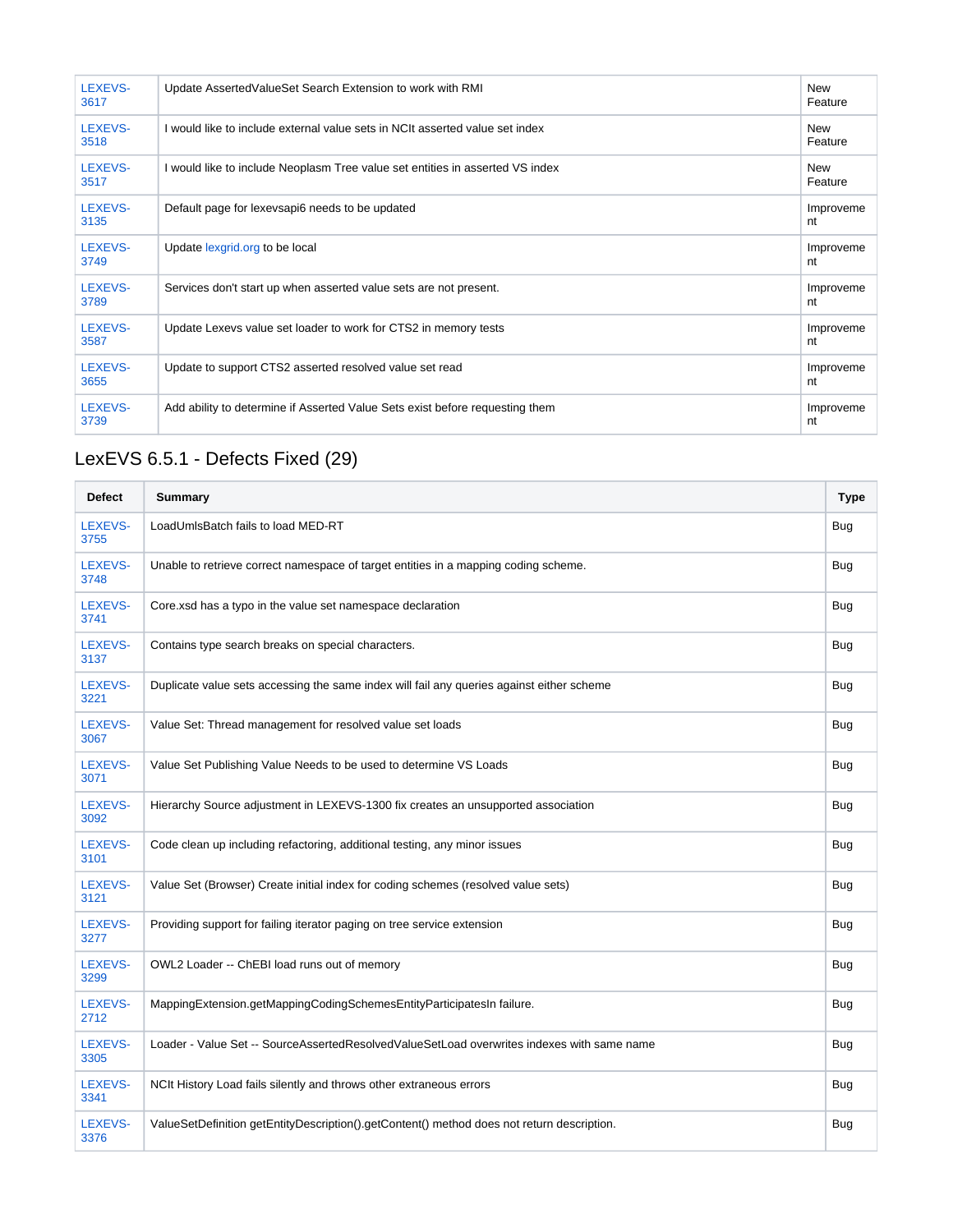| LEXEVS-<br>3377 | Value sets with a Publish Value Set property set to 'No' are being loaded as definitions.                                                                                   | Bug        |
|-----------------|-----------------------------------------------------------------------------------------------------------------------------------------------------------------------------|------------|
| LEXEVS-<br>3386 | Replace the value of code (currently, header concept code) by the (source asserted) value set URI.                                                                          | Bug        |
| LEXEVS-<br>3387 | In the source view value set tree returned by getFullServiceValueSetTree, sort nodes by value set names.                                                                    | Bug        |
| LEXEVS-<br>3388 | In the terminology view of value set hierarchy returned by getSourceDefinedTree, place the NCIt node first, and then sort the rest<br>of the root nodes by value set names. | Bug        |
| LEXEVS-<br>3385 | Populate _ns attribute in LexEVSTreeItem with proper namespace                                                                                                              | Bug        |
| LEXEVS-<br>2183 | Tree Extension: TreeService API returns JSON String containing anonymous nodes.                                                                                             | <b>Bug</b> |
| LEXEVS-<br>3510 | I would like to Implement a service layer for the asserted value set search mechanism                                                                                       | <b>Bug</b> |
| LEXEVS-<br>3681 | Serialization Error against the RMI of Resolved Value Set iterator                                                                                                          | <b>Bug</b> |
| LEXEVS-<br>3689 | AssertedValueset iterator cannot advance over paged next call                                                                                                               | Bug        |
| LEXEVS-<br>3733 | Search Iterator Regression failure on Source Coding Scheme Name                                                                                                             | <b>Bug</b> |
| LEXEVS-<br>3779 | Orphaned Asserted VS Entity Service is not needed                                                                                                                           | <b>Bug</b> |
| LEXEVS-<br>3783 | OWL2Loader manifest causes failed update in asserted value set index                                                                                                        | Bug        |
| LEXEVS-<br>3830 | Target Namespace in mapping iterator ResolveConceptRefence incorrect                                                                                                        | <b>Bug</b> |

# LexEVS Remote API 6.5.1 - Features Implemented (10)

| Feature       | Summary                                                                           | <b>Type</b> |
|---------------|-----------------------------------------------------------------------------------|-------------|
| LEXEVSREM-149 | Updating Codebase to allow Full Value Set Hierarchy Use                           | Improvement |
| LEXEVSREM-147 | Updating API to provide high performance resolution of value sets                 | Improvement |
| LEXEVSREM-148 | Create/Improve/Configure for Distributed Complete set of Resolved Value Set Tests | Improvement |
| LEXEVSREM-153 | Updating Tests and Configuration to support LEXEVS-3221                           | Improvement |
| LEXEVSREM-145 | Support for Value Set Hierarchy in LexEVS Remote API                              | New Feature |
| LEXEVSREM-169 | I would like to have Source Asserted Values in Resolved VS work in RMI            | New Feature |
| LEXEVSREM-179 | Unit testing and any adapatations for RMI Asserted VS Search                      | New Feature |
| LEXEVSREM-213 | <b>Expand Iterator Tests for Asserted Value Sets</b>                              | New Feature |
| LEXEVSREM-178 | Remote Service Requires updates to LexEVS source and tests                        | Improvement |
| LEXEVSREM-198 | Fix remote API tests not running                                                  | New Feature |

# LexEVS Remote API 6.5.1 - Defects Fixed (5)

| <b>Defect</b> | Summary                                                                       | <b>Type</b> |
|---------------|-------------------------------------------------------------------------------|-------------|
| LEXEVSREM-60  | Tree Extension: TreeExtension ChildTreeNodeIterator method throws exceptions. | Bug         |
| LEXEVSREM-146 | Test jars from LexEVS need to be updated to reflect current tests.            | Bug         |
| LEXEVSREM-194 | Update Tests for Distributed Service For Asserted VS Search                   | Bug         |
| LEXEVSREM-228 | Search on uri for value set fails                                             | Bug         |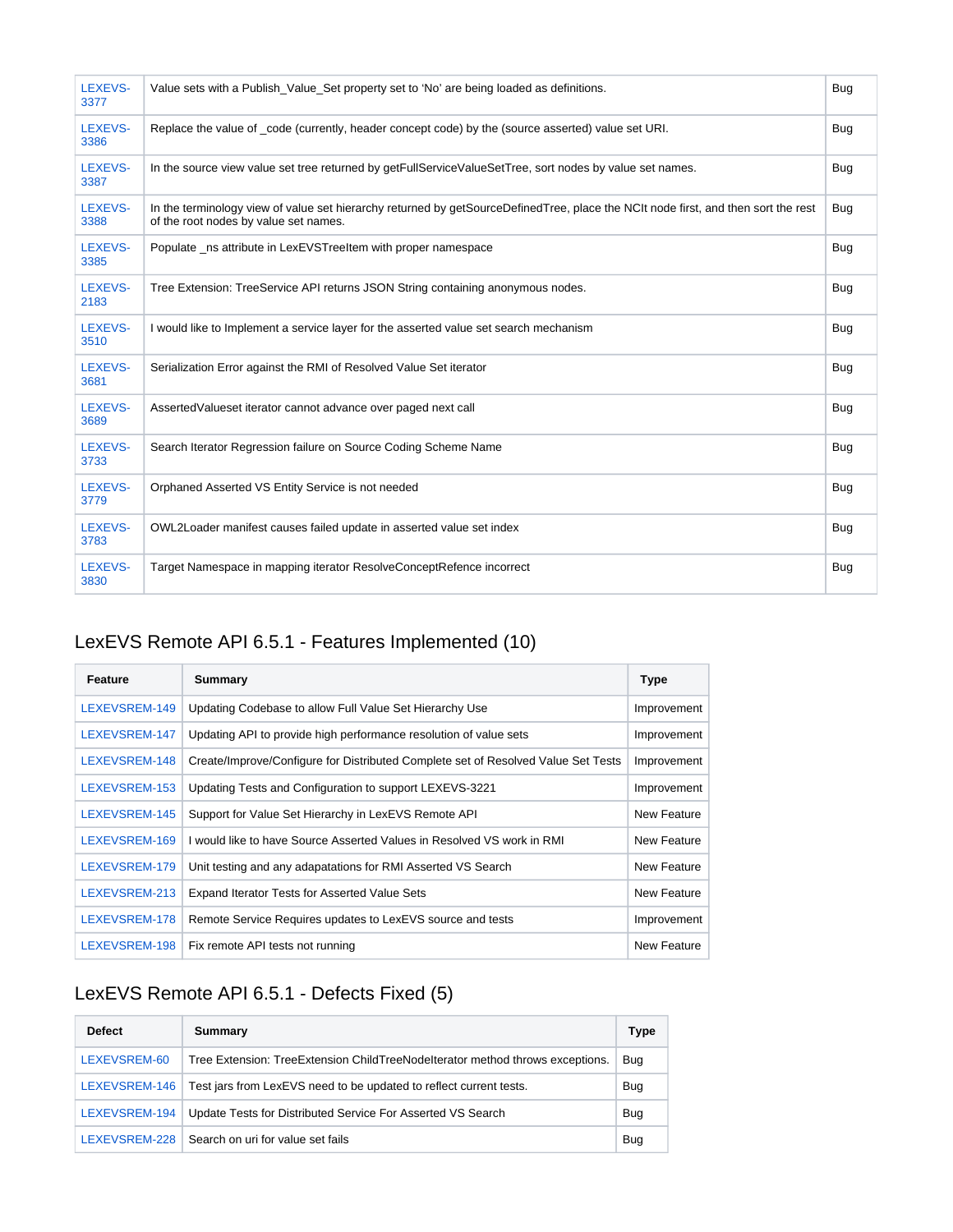## LexEVS Remote Client 6.5.1 - Features Implemented

| Feature | <b>Summary</b> |
|---------|----------------|
|         |                |

## LexEVS Remote Client 6.5.1 - Defects Fixed

| <b>Defect</b> | Summary |
|---------------|---------|
|               |         |

# LexEVS CTS2 Service 1.6.1 - Features Implemented (13)

| <b>Feature</b> | Summary                                                             | <b>Type</b>        |
|----------------|---------------------------------------------------------------------|--------------------|
| LEXEVSCTS2-200 | CTS2 Service: Test/Update service with no access to lexgrid.org     | New Feature        |
| LEXEVSCTS2-156 | Remove dependcies that are no longer used/needed.                   | Improvement        |
| LEXEVSCTS2-251 | Update service to work with asserted value set changes              | New Feature        |
| LEXEVSCTS2-164 | Remove references to remote API in the POM and code                 | Improvement        |
| LEXEVSCTS2-191 | Upgrade Apache Commons Collections to v3.2.2                        | Improvement        |
| LEXEVSCTS2-205 | Update lexevs-service with latest 6.5.1 jar and fix existing issues | Improvement        |
| LEXEVSCTS2-224 | Adjust in Memory load to include load of Asserted Value Set Scheme  | New Feature        |
| LEXEVSCTS2-216 | Adjust Loader for test to include Asserted Value Set Index Load     | <b>New Feature</b> |
| LEXEVSCTS2-228 | Update CTS2 Framework version of maven-surefire-plugin              | Improvement        |
| LEXEVSCTS2-217 | Update CTS2 for asserted resolved value set read inclusion          | New Feature        |
| LEXEVSCTS2-235 | Update URLs of WSDLs from http to https                             | Improvement        |
| LEXEVSCTS2-236 | Update test and version of lexevs                                   | New Feature        |
| LEXEVSCTS2-243 | Update to support CTS2 framework version with local XSDS            | Improvement        |

## LexEVS CTS2 Service 1.6.1 - Defects Fixed

| <b>Defect</b> | Summary |
|---------------|---------|
|               |         |

## LexEVS CTS2 Framework 1.4.0 - Features Implemented (3)

| Feature     | Summary                                                                           | Type        |
|-------------|-----------------------------------------------------------------------------------|-------------|
| CTS2FW-78   | Update URLs of WSDLs from http to https                                           | Improvement |
|             | CTS2FW-36   CTS2 Framework: Remove Soap Implementation and testing from this Fork | Improvement |
| $CTS2FW-74$ | Update XSD references and code to be local                                        | Improvement |

# LexEVS CTS2 Framework 1.4.0 - Defects Fixed

| <b>Defect</b> | Summary |
|---------------|---------|
|               |         |